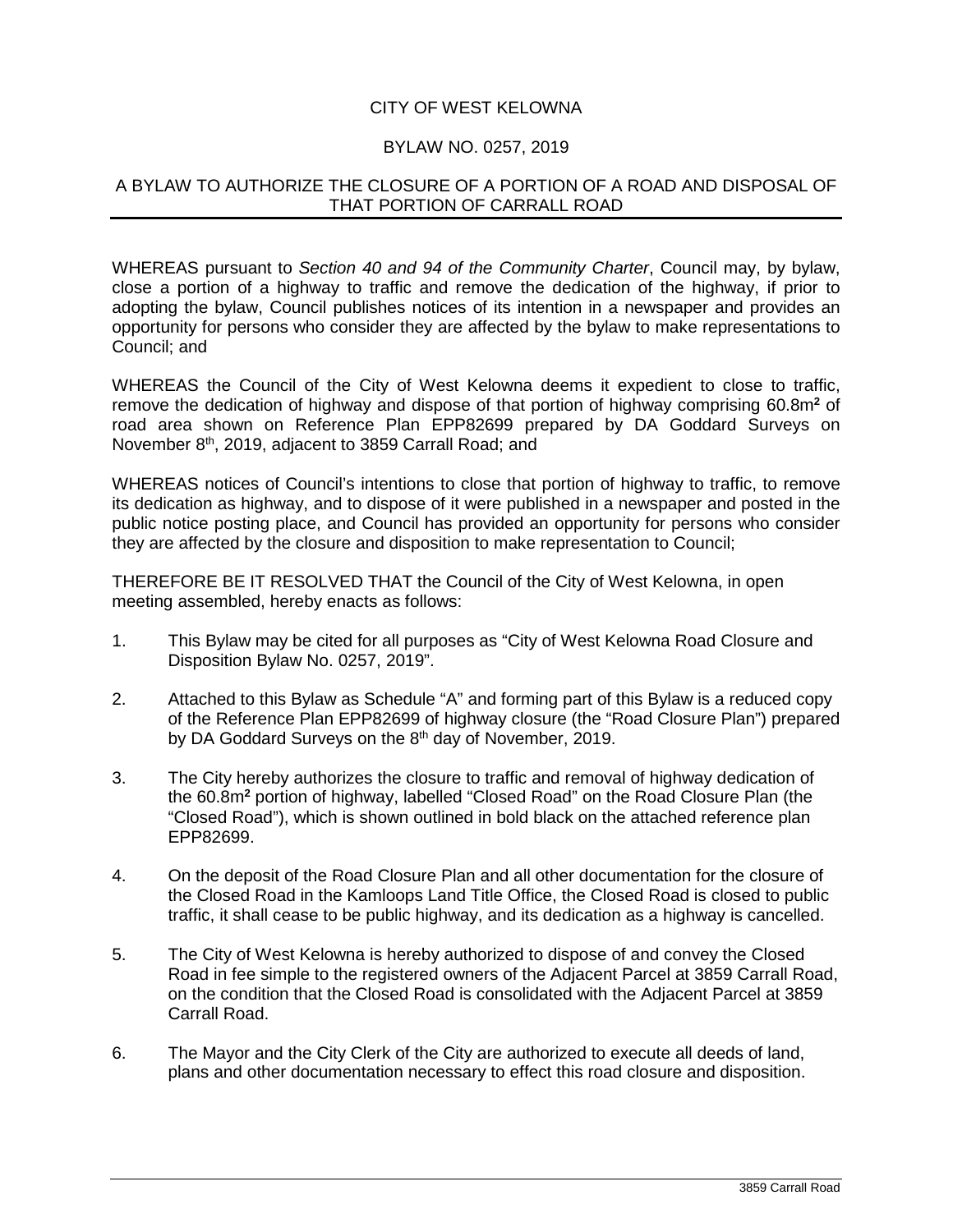READ A FIRST, SECOND AND THIRD TIME ON THIS 26th, day of November, 2019;

\_\_\_\_\_\_\_\_\_\_\_\_\_\_\_\_\_\_\_\_\_\_\_\_\_\_\_\_\_\_\_\_\_\_ \_\_\_\_\_\_\_\_\_\_\_\_\_\_\_\_\_\_\_\_\_\_\_\_\_\_\_\_\_\_\_\_

Notice of intention to proceed with this Bylaw was duly advertised in the Westside Weekly on November 29<sup>th</sup>, 2019, and on December 6<sup>th</sup>, 2019 as per *Section 94* of The *Community Charter*.

ADOPTED ON THIS 10<sup>th</sup>, day of December, 2019.

Mayor City Clerk